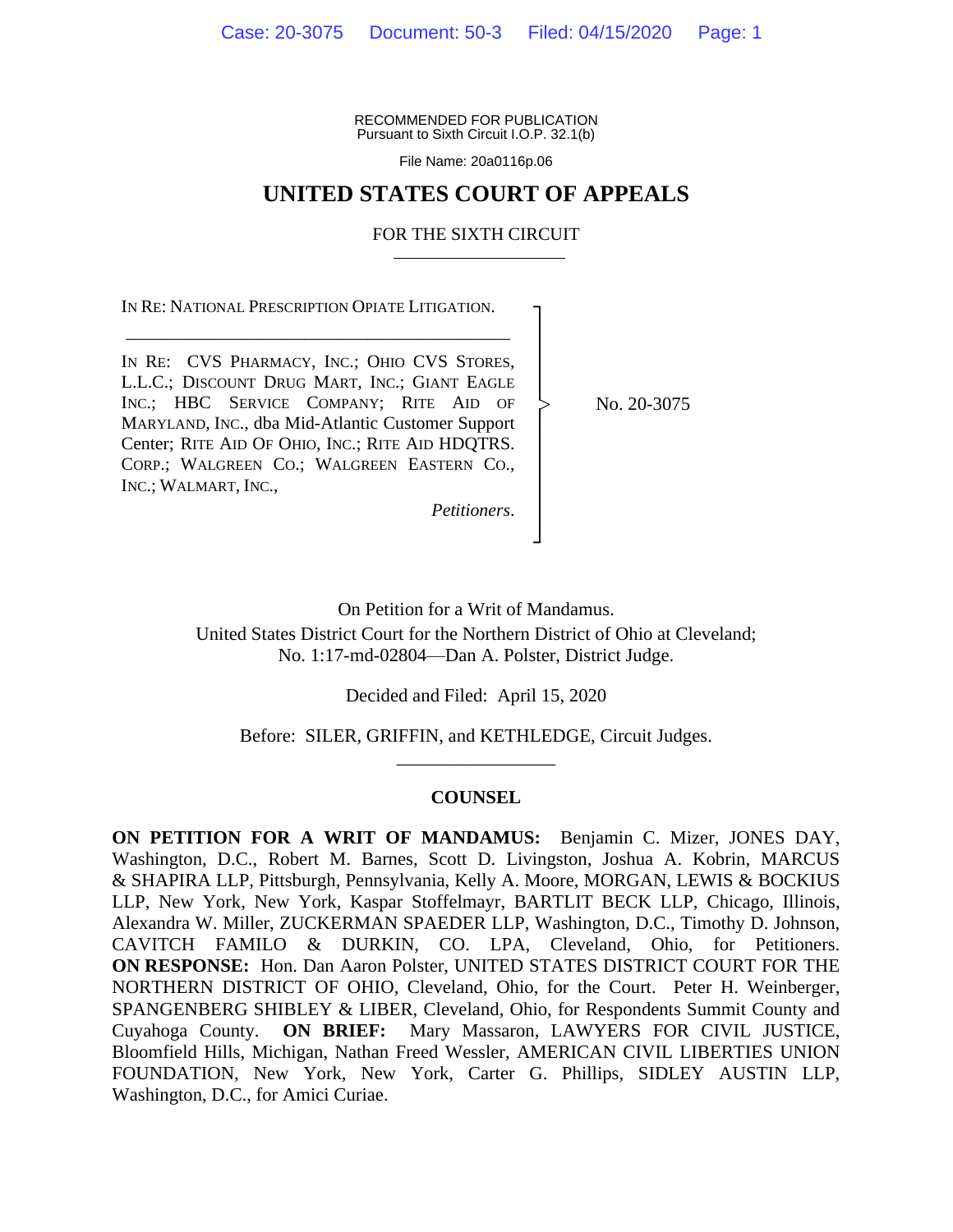# **OPINION** \_\_\_\_\_\_\_\_\_\_\_\_\_\_\_\_\_

\_\_\_\_\_\_\_\_\_\_\_\_\_\_\_\_\_

KETHLEDGE, Circuit Judge. The rule of law applies in multidistrict litigation under 28 U.S.C. § 1407 just as it does in any individual case. Nothing in § 1407 provides any reason to conclude otherwise. Moreover, as the Supreme Court has made clear, every case in an MDL (other than cases for which there is a consolidated complaint) retains its individual character. That means an MDL court's determination of the parties' rights in an individual case must be based on the same legal rules that apply in other cases, as applied to the record in that case alone. Within the limits of those rules, of course, an MDL court has broad discretion to create efficiencies and avoid duplication—of both effort and expenditure—across cases within the MDL. What an MDL court may not do, however, is distort or disregard the rules of law applicable to each of those cases.

The rules at issue here are the Federal Rules of Civil Procedure, which have the same force of law that any statute does. The petitioners seek a writ of mandamus, on grounds that, in three instances, the district court has either disregarded or acted in flat contradiction to those Rules. We grant the writ.

I.

The petitioners here are twelve retail pharmacy chains (the Pharmacies) doing business in the respondent counties, namely Cuyahoga and Summit counties in Ohio. Those counties are plaintiffs in two cases now pending in federal court in the Northern District of Ohio. The Counties' complaints in those cases initially did not include claims against the Pharmacies, but instead asserted claims against certain manufacturers and distributors of prescription opioids. Also pending in the Northern District of Ohio—before the same district judge, but only for purposes of "pretrial proceedings[,]" 28 U.S.C. § 1407(a)—are more than 2,700 other cases transferred there by the Judicial Panel on Multidistrict Litigation. The plaintiffs in all those cases likewise assert claims arising out of the Nation's opioid crisis.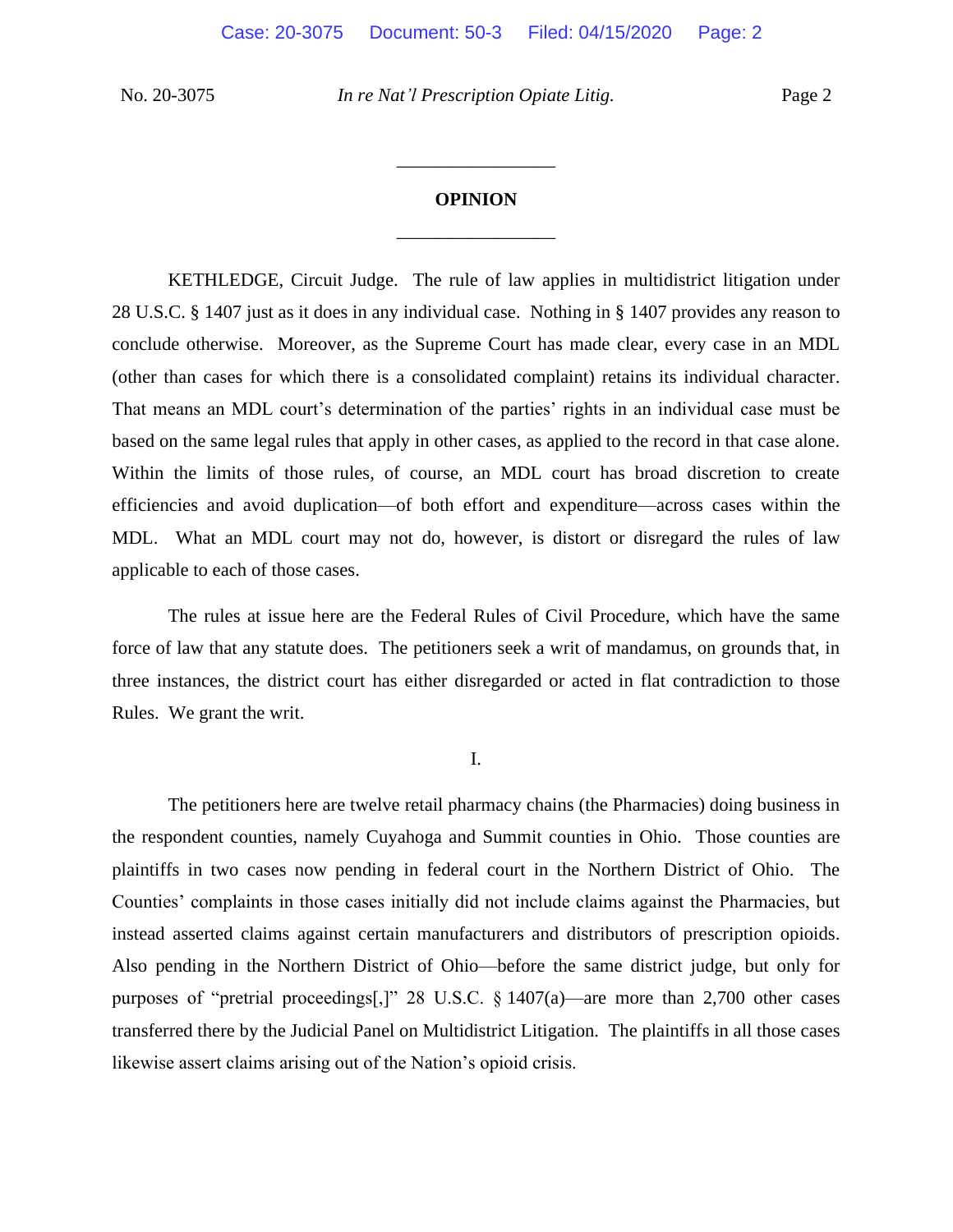The district court's first Case Management Order in the multidistrict litigation put the Counties' cases (along with one other case that likewise originated in the Northern District of Ohio) on an accelerated "Track One," with a trial date in March 2019. (Most if not all of the other cases in the MDL, so far as the record reveals here, were brought in other districts and thus are ones in which the district court lacks jurisdiction to conduct a trial.) The same Case Management Order set a deadline of April 25, 2018 for the Counties to amend their complaints, which they did, on that date, by asserting claims against the Pharmacies as "distributors" of pharmaceuticals to their own retail pharmacies. The Counties expressly declined, however, to bring any claims against the Pharmacies as "dispensers" of prescription opioids. (Distributors ship pharmaceuticals wholesale; dispensers fill prescriptions.)

The Track One parties thereafter engaged in massive discovery, which included more than 600 depositions and the production of tens of millions of documents. Finally, after discovery ended, the Pharmacies moved for summary judgment on the Counties' claims. Rather than rule upon those motions, however, the district court granted the Counties' motion to sever all but one of the Pharmacies (namely, Walgreens) from the upcoming Track One trial, which by then had been rescheduled for October 2019. Yet on the morning of that trial, the other defendants (*i.e.*, everyone but Walgreens) settled with the Counties, agreeing to pay them \$260 million, which came in addition to the \$40 million the Counties had already received from earlier settlements. (Together those amounts exceed the sum of all the damages specified in the Counties' complaints.) With only Walgreens left as a defendant for that trial, the district court then cancelled it altogether.

That left the Pharmacies as the remaining defendants in their Track One cases, along with their motions for summary judgment as to the Counties' distribution claims. But again the district court did not rule on those motions. Instead, sometime in October 2019, the district court's Special Master for the MDL informed the Pharmacies that his "understanding" was that the district court "will allow [the Counties] to amend [their complaints] to add dispensing claims." Those were claims, as the district court earlier recognized, that the Counties had expressly disavowed 18 months before. The Counties then moved to amend their complaints to add those claims. In an order dated November 19, 2019—now almost 19 months after the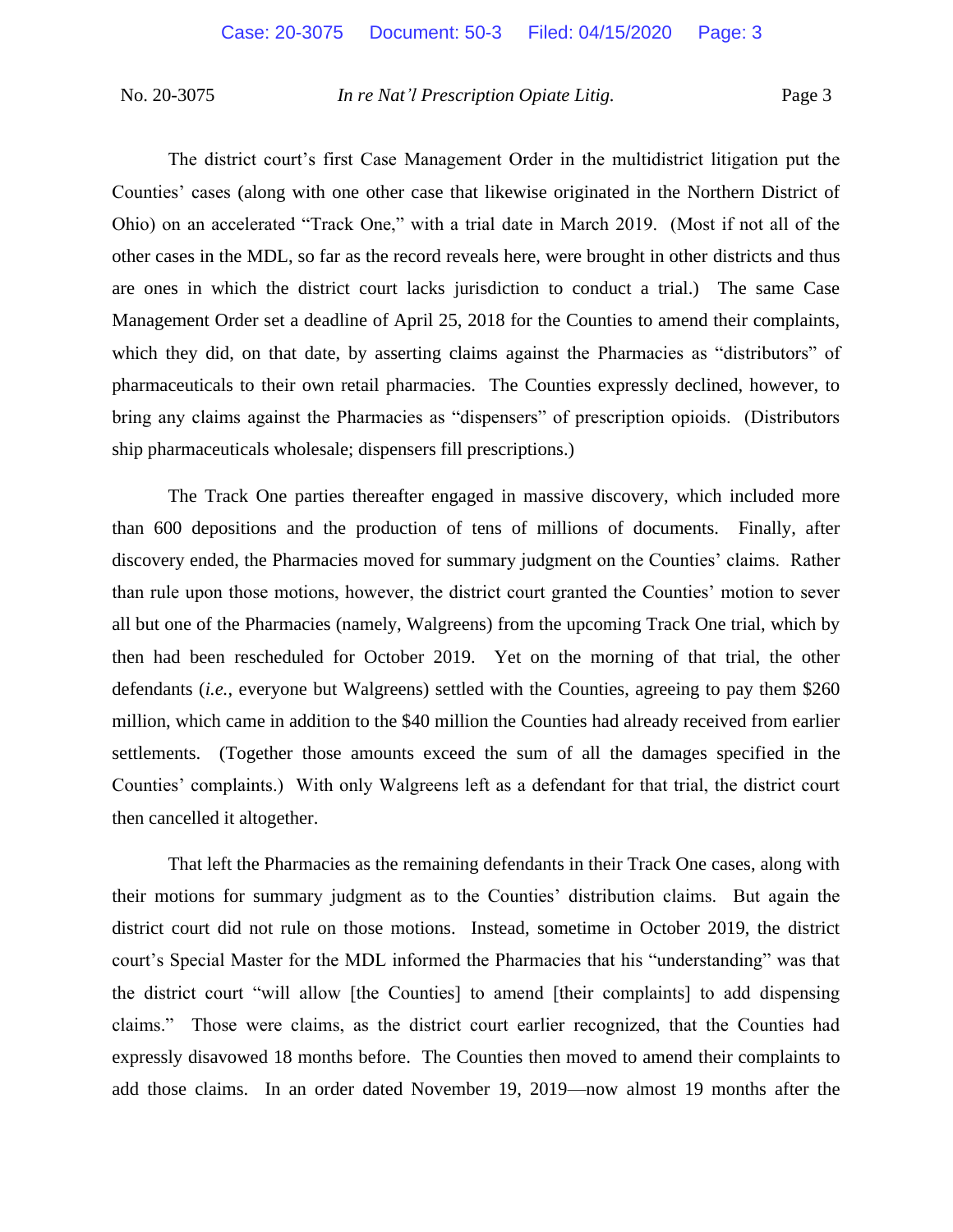court's deadline for amendments to the Counties' complaints, and more than 10 months after discovery had closed—the court granted the motion to amend and ordered discovery to proceed anew as to those claims.

That same order also stated that the court "will not receive additional motions to dismiss on distributing claims." The Counties then amended their complaints to add dispensing claims, which the Pharmacies timely moved under Civil Rule 12(b)(6) to dismiss. But the district court refused to rule upon those motions, stating that its order granting the motion to amend "was meant to direct defendants not to file *any* non-jurisdictional motions to dismiss." (Emphasis added.) Meanwhile, the district court ordered the Pharmacies to produce data on every prescription that their pharmacies had filled for virtually any opioid medication, anywhere in the United States, for a period of more than 20 years. The district court later shortened that period to 13 years, requiring data as to all such prescriptions dating back to 2006. And though the court stated that the nationwide data "will be available for future trials of MDL cases[,]" the court stated that all the non-Ohio data would be inadmissible in the Pharmacies' Track-One trial—*i.e.*, in the case in which it would be produced.

This petition for mandamus followed. The Counties and the district court filed responses. The Pharmacies separately moved in the district court to stay the court's discovery order during the pendency of their petition to this court. The district court denied that motion. The Pharmacies then filed the same motion to stay in our court. We granted it.

### II.

We grant a writ of mandamus only in "exceptional circumstances" involving a "judicial usurpation of power" or a "clear abuse of discretion." *Cheney v. U.S. Dist. Court*, 542 U.S. 367, 380 (2004). In applying that standard, we consider, among other things, whether "the party seeking the writ has no other adequate means, such as direct appeal, to attain the relief desired"; whether "the petitioner will be damaged or prejudiced in a way not correctable on appeal"; whether the district court's order is plainly incorrect as a matter of law; whether the district court's order "manifests a persistent disregard of the federal rules"; and whether "the district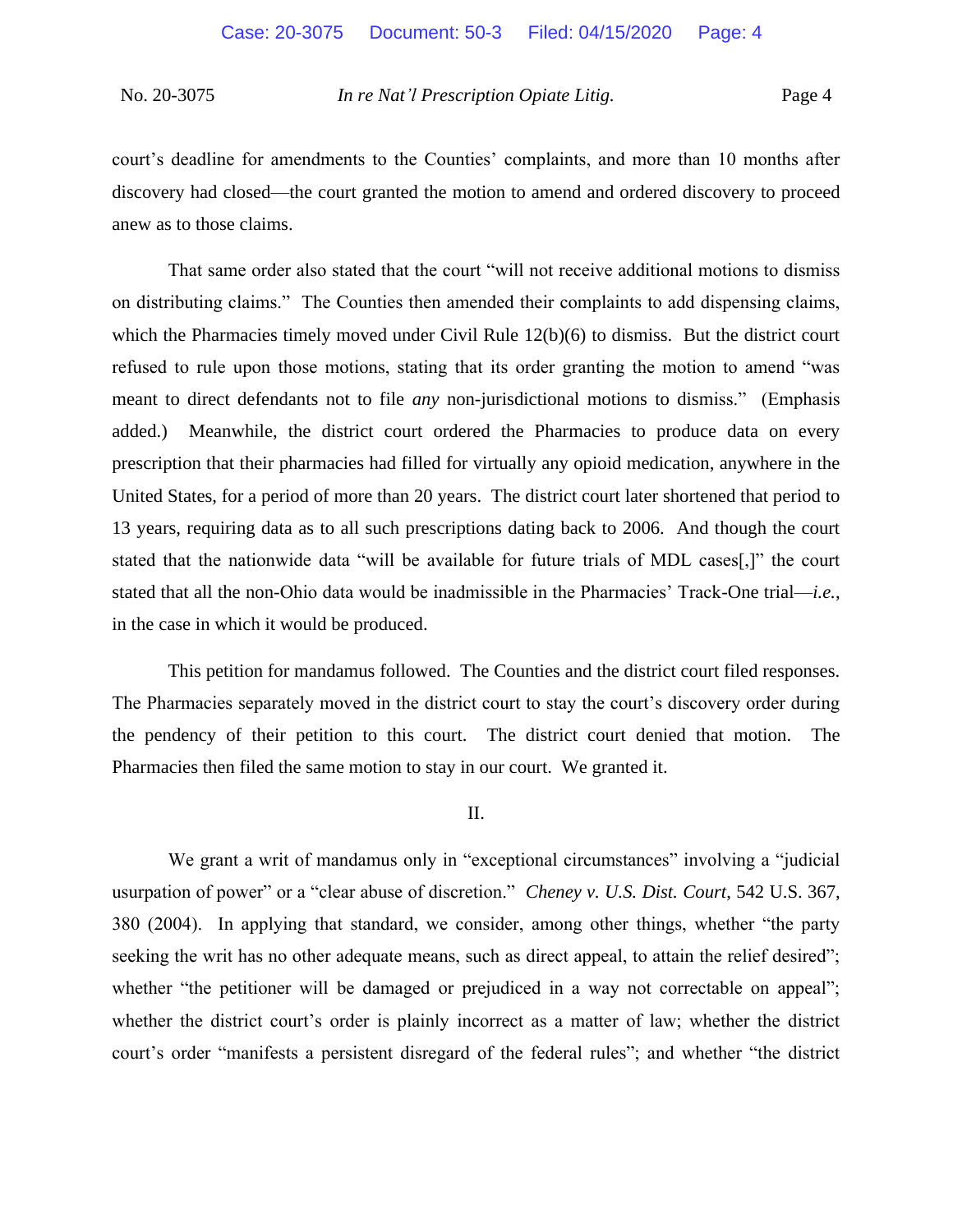court's order raises new and important problems[.]" *John B. v. Goetz*, 531 F.3d 448, 457 (6th Cir. 2008).

Here, the Pharmacies seek relief as to three of the district court's decisions in particular: first, the court's decision to allow the Counties to amend their complaints 19 months after the court's deadline for doing so, and more than 10 months after the close of discovery; second, the court's refusal to adjudicate the Pharmacies' motions under Civil Rule 12(b)(6) to dismiss the Counties' dispensing claims; and third, the court's order requiring the Pharmacies—in a case brought by two counties in Ohio—to produce data for nearly every opioid prescription that they have filled anywhere in the United States for the past 13 years.

We begin with the district court's decision to allow the Counties to amend their complaints. Those amendments came long after the deadline set by the court's scheduling order, which means the court's discretion to allow them was limited by Civil Rule 16(b). *See Leary v. Daeschner*, 349 F.3d 888, 909 (6th Cir. 2003). That rule provides that "the district judge . . . must issue a scheduling order" that itself "must limit the time[,]" among other things, in which the parties may "amend the pleadings" in the case. Fed. R. Civ. P.  $16(b)(1)$ ,  $(3)(A)$ . The Rule thus "ensure[s] that at some point both the parties and the pleadings will be fixed." *Leary*, 349 F.3d at 906 (internal quotation marks omitted). Here, as noted above, the district court entered such an order, setting a deadline of April 25, 2018 for the Counties to amend their complaints in these cases. Thus—in November 2019—the district court could grant the Counties leave to amend their complaints only if the Counties showed "good cause" for their failure to make the amendments 19 months earlier. *See* Fed. R. Civ. P. 16(b)(4); *see also, e.g.*, *Sherman v. Winco Fireworks, Inc*., 532 F.3d 709, 716 (8th Cir. 2008) ("the application of Rule 16(b)'s goodcause standard is not optional"). And that meant the district court could grant leave to amend only if the Counties demonstrated that "despite their diligence they could not meet the original deadline." *Leary*, 349 F.3d at 907; *see also, e.g.*, *Inge v. Rock Fin. Corp.*, 281 F.3d 613, 625 (6th Cir. 2002); *Kmak v. Am. Century Cos.*, 873 F.3d 1030, 1034 (8th Cir. 2017); *Somascan, Inc. v. Phillips Med. Sys. Nederland, B.V.*, 714 F.3d 62, 64 (1st Cir. 2013); *S. Grouts & Mortars, Inc. v. 3M Co.*, 575 F.3d 1235, 1241-43 (11th Cir. 2009); *Grochowski v. Phoenix Constr.*, 318 F.3d 80, 86 (2d Cir. 2003); *Johnson v. Mammoth Recreations, Inc.*, 975 F.2d 604, 609 (9th Cir. 1992).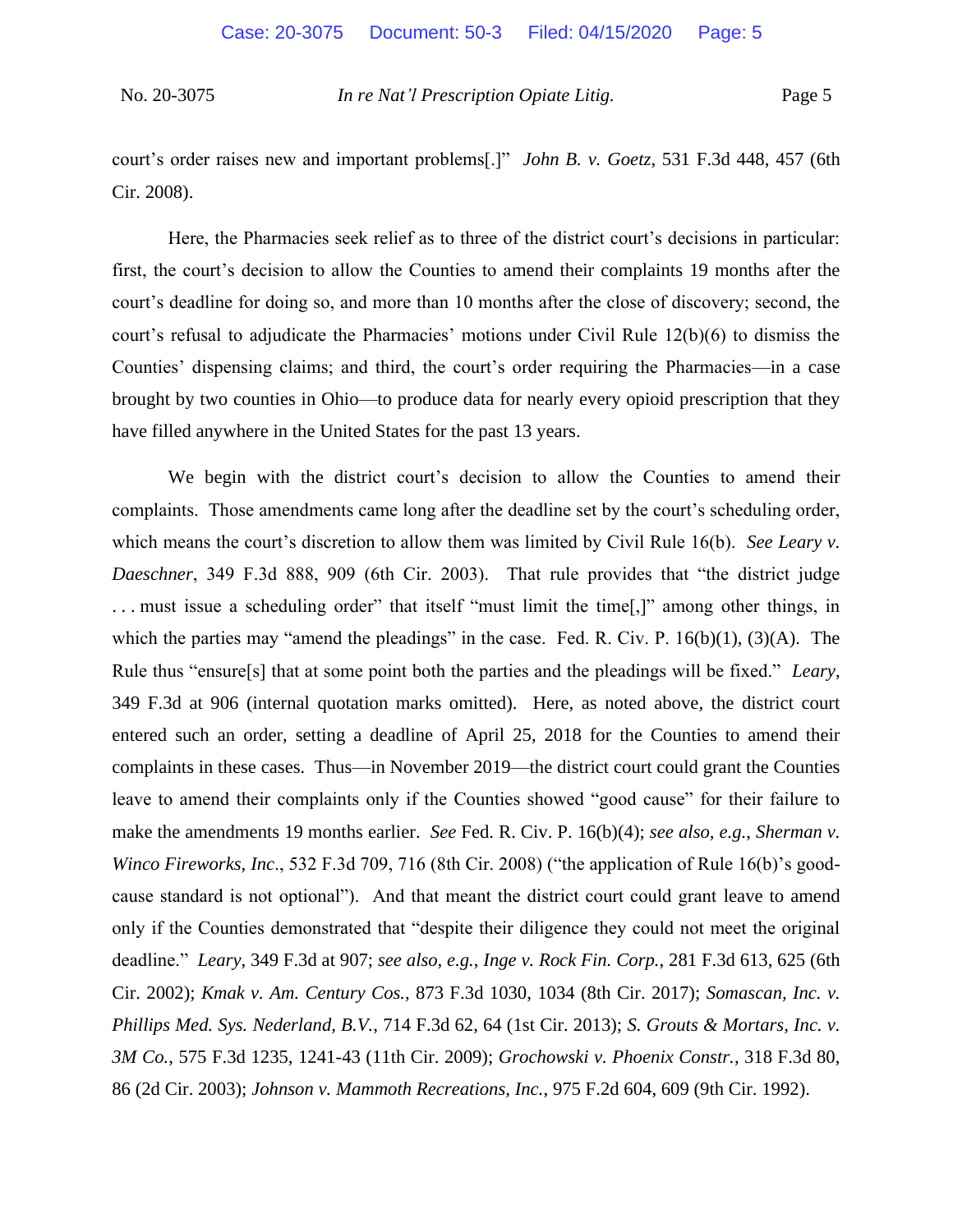Neither the Counties nor the district court have even attempted to show that the Counties demonstrated diligence as required by Rule 16(b). Quite the contrary: as the district court recognized then, and as the Counties concede now, the Counties did not bring their dispensing claims earlier because they *expressly chose not to bring them*. Counties' Opp. at 4. Indeed, the Counties' knowing and voluntary relinquishment of those claims arguably amounts to an outright waiver of them. *See generally United States v. Olano*, 507 U.S. 725, 733 (1993). Not a circuit court in the country, so far as we can tell, would allow a district court to amend its scheduling order under these circumstances.

The district court appeared to recognize as much in its order granting leave to amend, conceding that the Pharmacies' "point would be better taken in the context of a single case." But the court asserted that, "in the context of an MDL, their objections lose much of their import." Specifically, in its response to the petition here, the court stated as follows:

The MDL court determined that the next bellwether trial ("Track One-B") should address claims against the six severed pharmacy defendants, and the trial would be most efficient if it included not only existing "distribution claims" but also claims against those same pharmacies as *dispensers*. . . . Accordingly, good cause existed to grant [the Counties'] motion for leave to amend.

 The district judge in this case is notably conscientious and capable, and we fully recognize the complexity of his task in managing the MDL here. But the law governs an MDL court's decisions just as it does a court's decisions in any other case. The Supreme Court illustrated precisely that point in *Lexecon Inc. v. Milberg Weiss Bershad Hynes & Lerach*, 523 U.S. 26, 40 (1998). There, a unanimous Court stopped in its tracks the MDL courts' nascent practice of conducting trials in cases where, under the plain terms of 28 U.S.C. § 1407, the MDL courts lacked power to conduct them. *See* 28 U.S.C. § 1407(a) (authorizing the transfer of cases to an MDL court for only "pretrial proceedings"). That some observers thought it "more desirable" that MDL courts should have that power was beside the point—because the relevant law made clear they did not. *Id*. at 40.

Here, the relevant law takes the form of the Federal Rules of Civil Procedure. Promulgated pursuant to the Rules Enabling Act, 28 U.S.C. § 2072, those Rules are binding upon court and parties alike, with fully the force of law. *See Bank of Nova Scotia v. United States*, 487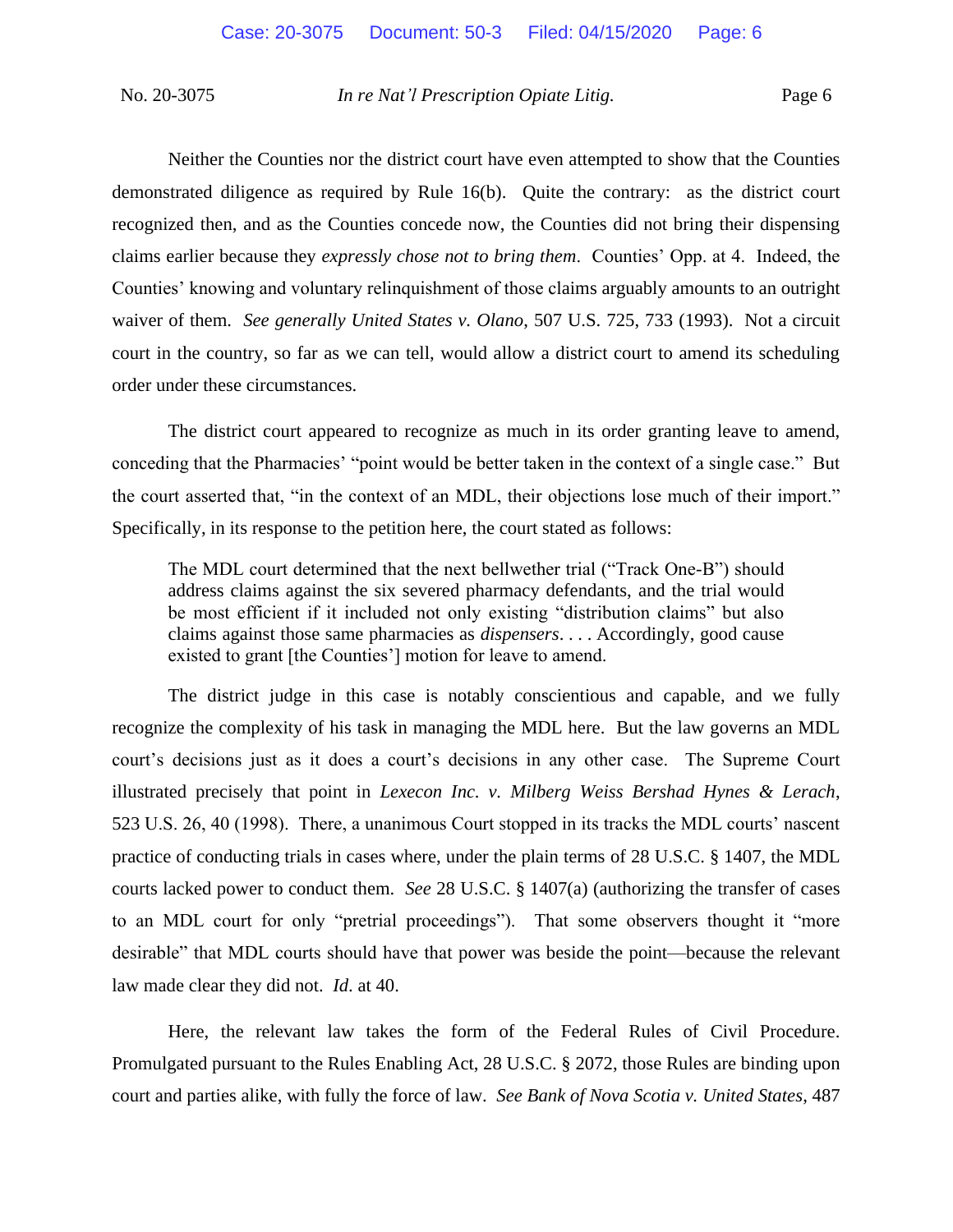U.S. 250, 255 (1988); *In re Pangang Grp. Co.*, 901 F.3d 1046, 1055 (9th Cir. 2018); *Winston & Strawn, LLP v. McLean*, 843 F.3d 503, 506 (D.C. Cir. 2016). For our purposes the relevant rule is Rule 16(b), whose requirements, as shown above, are woefully unmet here. And the district court's stated basis for finding "good cause"—namely, that "the trial would be most efficient if it included not only existing 'distribution claims' but also claims against those same pharmacies as *dispensers*"—is simply no substitute for the showing of diligence required by the Rule. To the contrary, the requirements of the Civil Rules in an MDL case—indeed, the requirements for granting "a motion to amend" in particular—"are the same as those for ordinary litigation on an ordinary docket." *In re Korean Air Lines Co.*, 642 F.3d 685, 700 (9th Cir. 2011).

Respectfully, the district court's mistake was to think it had authority to disregard the Rules' requirements in the Pharmacies' cases in favor of enhancing the efficiency of the MDL as a whole. True, § 1407 provides for the transfer of certain actions to MDL courts to "promote the just and efficient conduct of such actions"; and true, Civil Rule 1 says that the Rules should be construed "to secure the just, speedy, and inexpensive determination of every action and proceeding." But MDLs are not some kind of judicial border country, where the rules are few and the law rarely makes an appearance. For neither § 1407 nor Rule 1 remotely suggests that, whereas the Rules are law in individual cases, they are merely hortatory in MDL ones.

Indeed the very premise of that proposition is wrong. Instead, the Supreme Court—again unanimously—has said that, subject to one exception not relevant here, the cases within an MDL "retain their separate identities." *Gelboim v. Bank of Am. Corp*., 574 U.S. 405, 413 (2015). That means a district court's decision whether to grant a motion to amend in an individual case depends on the record in that case and not others. Nor can a party's rights in one case be impinged to create efficiencies in the MDL generally. "Section 1407 refers to individual 'actions' which may be transferred to a single district court, not to any monolithic multidistrict 'action' created by transfer." *Id*.

Had the Counties timely amended their complaints to add dispensing claims, of course, the district court would have been entirely within its discretion to find that, for purposes of the MDL as a whole, the trial in these cases "would be most efficient if [the trial] included" both distributing and dispensing claims. The problem with the finding here was that, by the time the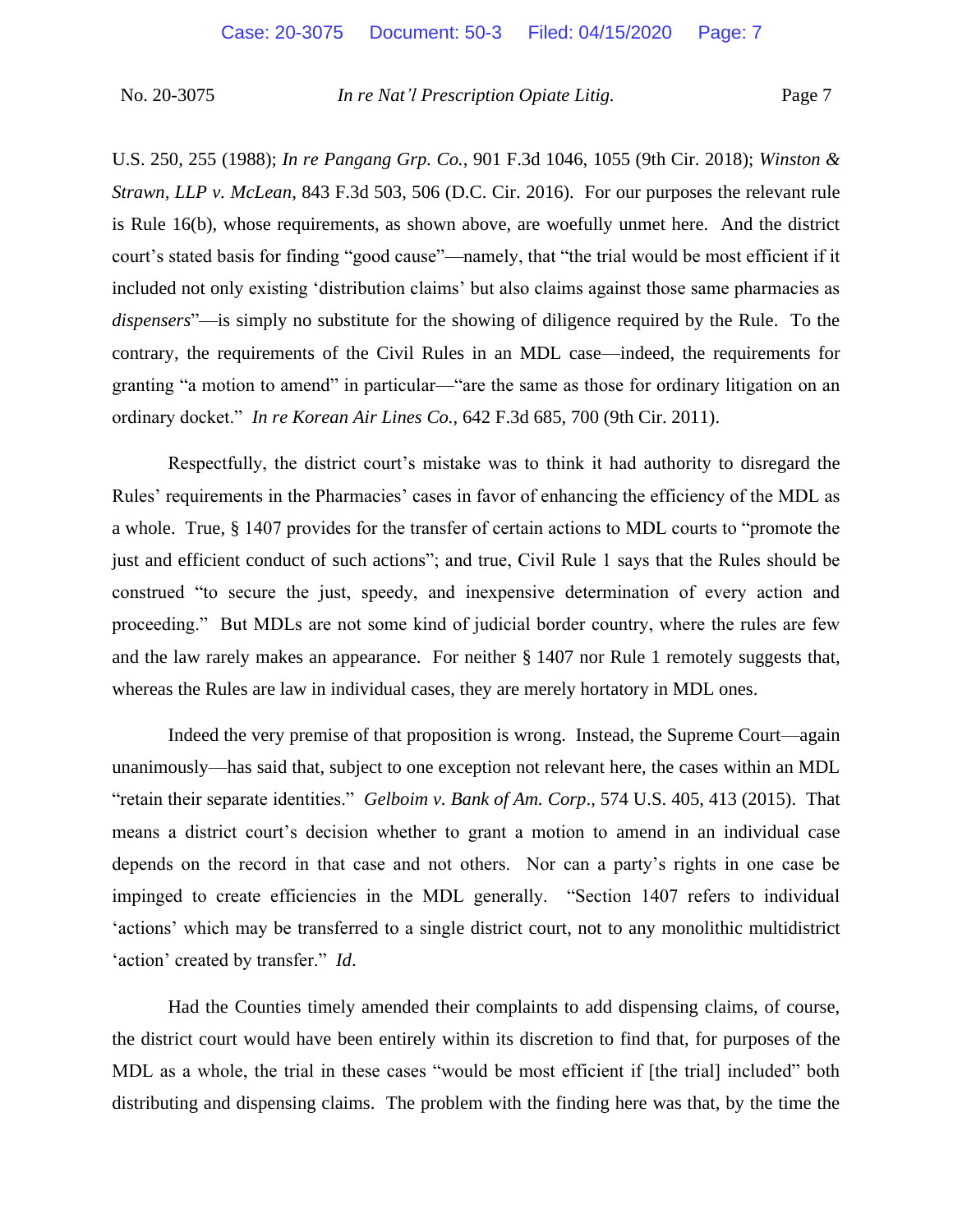court made it, the Counties had "affirmative[ly] disavow[ed]" those claims, and discovery as to the claims that the Counties actually did plead was already complete. Those developments gave the Pharmacies certain procedural rights that the district court was bound to respect. The court's attempt nonetheless to inject those claims back into the Pharmacies' cases was plainly contrary to law, in the form of Rule 16(b)—which means that the court's decision to grant the Counties leave to amend was a clear abuse of discretion.

Nor is the court's decision defensible on the ground that, if dispensing claims are not tried in the Counties' cases (over which the district court has trial jurisdiction), they will perforce be tried "in front of some other Court that does not have the expertise I have developed over the past two years." The reason why those claims would be tried in front of another judge is that under the plain terms of § 1407(a) and the Supreme Court's holding in *Lexecon*—the MDL court's adjudicatory authority in transferred cases is limited to "pretrial proceedings." And a desire to circumvent those limits does not constitute "good cause" under Rule 16(b).

None of this is to say that an MDL court lacks broad discretion to create efficiencies and to avoid unnecessary duplication in its management of pretrial proceedings in the MDL. But an MDL court must find efficiencies within the Civil Rules, rather than in violation of them. As the Ninth Circuit explained in circumstances similar to those here:

There is much, of course, that an MDL court can do in its sound discretion in order to manage multidistrict litigation effectively. It can designate a lead counsel. It can hold some cases in abeyance while proceeding with others. In discretionary matters going to the phasing, timing, and coordination of the cases, the power of the MDL court is at its peak. But when it comes to motions that can spell the life or death of a case, such as motions for summary judgment, motions to dismiss claims, or, as here, a motion to amend pleadings, it is important for the district court to articulate and apply the traditional standards governing such motions.

#### *In re Korean Air Lines Co.*, 642 F.3d at 700.

In sum, the district court's decision to grant leave to amend was plainly incorrect as a matter of law; the Pharmacies have "no other adequate means" to obtain relief from that decision; the Pharmacies will be prejudiced by that decision "in a way not correctable on appeal"; and the decision "manifests a persistent disregard of the federal rules," which—in the